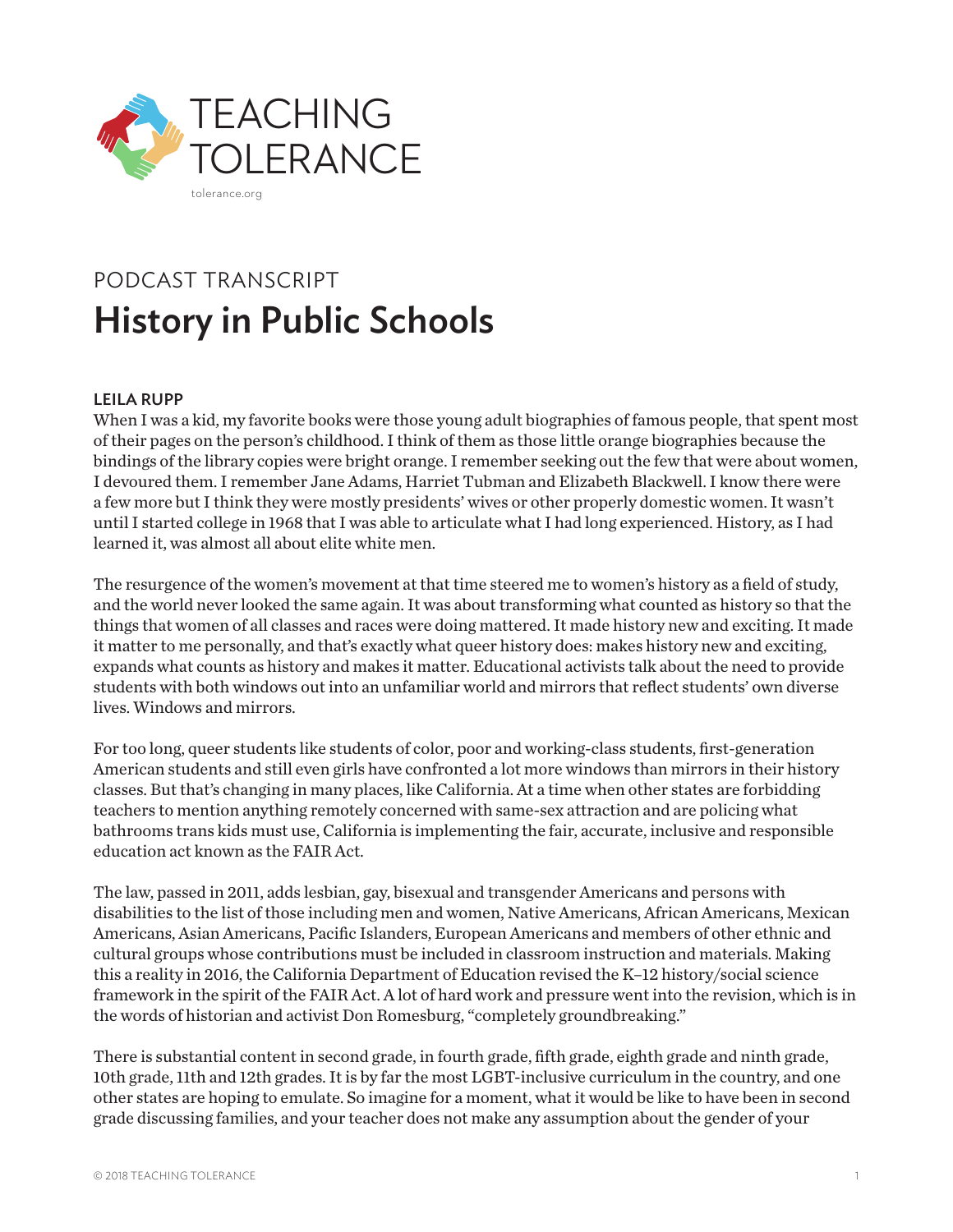parents. Imagine learning in fourth grade about Harvey Milk, the first openly gay public official. Imagine hearing about gender crossing on the frontier in the fifth grade and two-spirit people in Native American societies.

Imagine learning about same-sex encounters between men in urban centers, Boston marriages between women in colleges and settlement houses and the rise of the LGBT movement in the 1970s in 11th grade. All of this and more is in the California framework, and it's a powerful example of what you can do in your own classroom, wherever you teach. Because I had those little orange biographies, I know what a difference it made to learn something about women in the past but just imagine every student, including queer students, seeing mirrors as well as windows. In a moment, you'll hear from Felicia Perez, who taught history in the Los Angeles school system. As you listen to this episode, just imagine having a teacher like Felicia when you were in high school.

I'm Leila Rupp, and this is Queer America, a special series from Teaching Tolerance, a project of the Southern Poverty Law Center. LGBTQ history has been largely neglected in the classroom, but it's necessary to give students a fuller history of the United States and to help them understand how that history shaped the society they live in. This podcast provides a detailed look at how to incorporate important cultural touchstones, notable figures and political debates into an inclusive U.S. history curriculum. In each episode, we explore a different topic, walking you through historical concepts, suggesting useful source material and offering practical classroom exercises.

Talking with students about sexual and gender identity can be emotional and complex. This podcast is a resource for navigating those challenges so teachers and students can discover the history and comprehend the legacy of Queer America. In this episode, Felicia Perez and Emily Hobson talk about how they got into teaching and provide practical advice for educators, like how to address classroom realities such as high-stakes testing when incorporating queer history into your curriculum. They also suggest useful tips and strategies like always asking who is included and who is left out of historical narratives. Here are Felicia Perez and Emily Hobson.

## EMILY HOBSON

Hi, so this is Emily. I wanted to first ask you, Felicia, what made you want to become a teacher and what were your first few years like as a queer person in the classroom?

## FELICIA PEREZ

Thanks, Emily. I grew up in a pretty traditional Mexican family in the city of Orange, in Orange County, which is Southern California and one of the things that both of my parents kept telling over and over and really drilling into my sister and I's heads was that we had to both get a career that was going to be self-sustaining but also being of service to the larger Latino community, to the community in Orange, to our family. I came out when I was 14 years old. I found, discovered and fell madly in love with my first girlfriend in the eighth grade at my Catholic private school and I opened up to my parents that I was incredibly sad because I had been dumped by my girlfriend and that explained why my best friend, Christine, was no longer coming over on a daily basis.

So that immediately put my parents in somewhat of a tailspin. My mother didn't speak to me for several weeks, didn't really know what to say. She's a pretty strong Catholic; I come from a very strong Catholic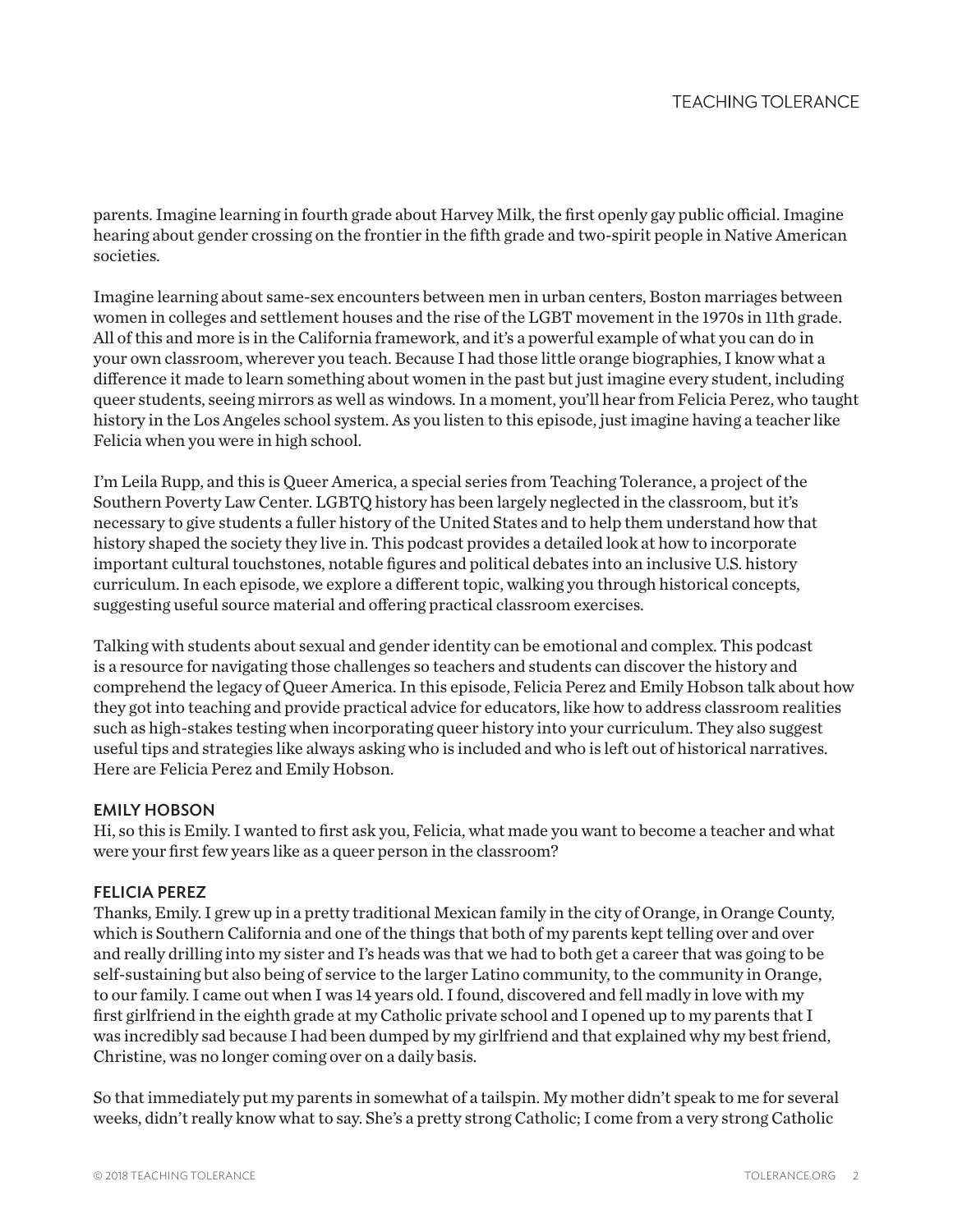background. Me coming out was definitely a challenge. What subsequently happened is the absence of my parents being able to talk to me; they sent me to someone who could, and it was an amazing therapist, and she was wonderful and essentially told me that there was nothing wrong with me but that there was definitely problems with the world and so, of course, I wanted to be a therapist. I wanted to be a psychologist, psychiatrist. That was my calling.

I went to school at UC Santa Barbara and I was a psychology major until the point I learned that the major would require a substantial amount of math—and math is not my friend. So I changed my major to being a sociology major and cultural anthropology minor, looking at Chicano studies and women's studies and what was not existent then but several LGBTQIA courses. It became very real to me that I needed to do some activist organizing. After I graduated from college, I started working at the ACLU of Southern California in Los Angeles and I worked for Californians for Justice, a statewide organization. I had about four, five years of working on policy change to make cultural change and it wasn't working.

California has a proposition process whereby, if you get a particular number, I believe it's 100,000 signatures for a measure to be placed on the ballot, it is placed on the ballot. It just so happened that in the late '90s and early thousands, it was a lot of "against" propositions. This would be Proposition 8, which was against same-sex marriage recognition in California or Proposition 209, previous to that, about immigration, access to social services and public services, and I bring these up because I was working on defeating them and we were always losing. Being young, in my 20s, having my sort of very left, progressive values, it was really hard to sustain that work that I was doing at the time.

I remembered that what I really felt was going to actually make the change for my life and for LGBTQIA members in the future was to actually focus on youth because I love the kids, that's really where everything begins and breaks down at the same time. I decided to be a teacher. Whatever is in a classroom, much like whatever is in a museum, much like whatever is in cultural spaces, is what we value as a community, that is how we should act and treat one another and what kinds of information we're learning. The absence of programs or systems to prevent bullying, the absence of systemized ways to have more inclusive curriculum and spaces then has an effect.

That's where I wanted to be. I wanted to be where things begin and when I decided to go into teaching, I decided to stay in Los Angeles and the first school that I taught at was called Los Angeles Senior High School—it's on Olympic and Crenshaw. It is the oldest high school in Los Angeles Unified School District, which is the second largest school district in the country. Because it was going to be supportive of me, it was going to be supportive of the kind of work I was doing and they were really responsive in my interview to the type of teaching and the way that I was going to be teaching.

I made it very clear that I'm going to be teaching who I am and that's also a part of what's going to be taught in the classroom; how we teach is also what we teach and who we are is also taught in the classroom. I was bringing my full self, they were really excited about that—and I mean "they" as in the administration and the principal at the time. My colleagues, not so much because I just didn't "look" like the teachers that were already there. I want to give you a description here. I have had a shaved head since I was 18 and it's not like a half an inch or an inch, it's like pretty much gone. I am pretty heavily tattooed and that started at that time.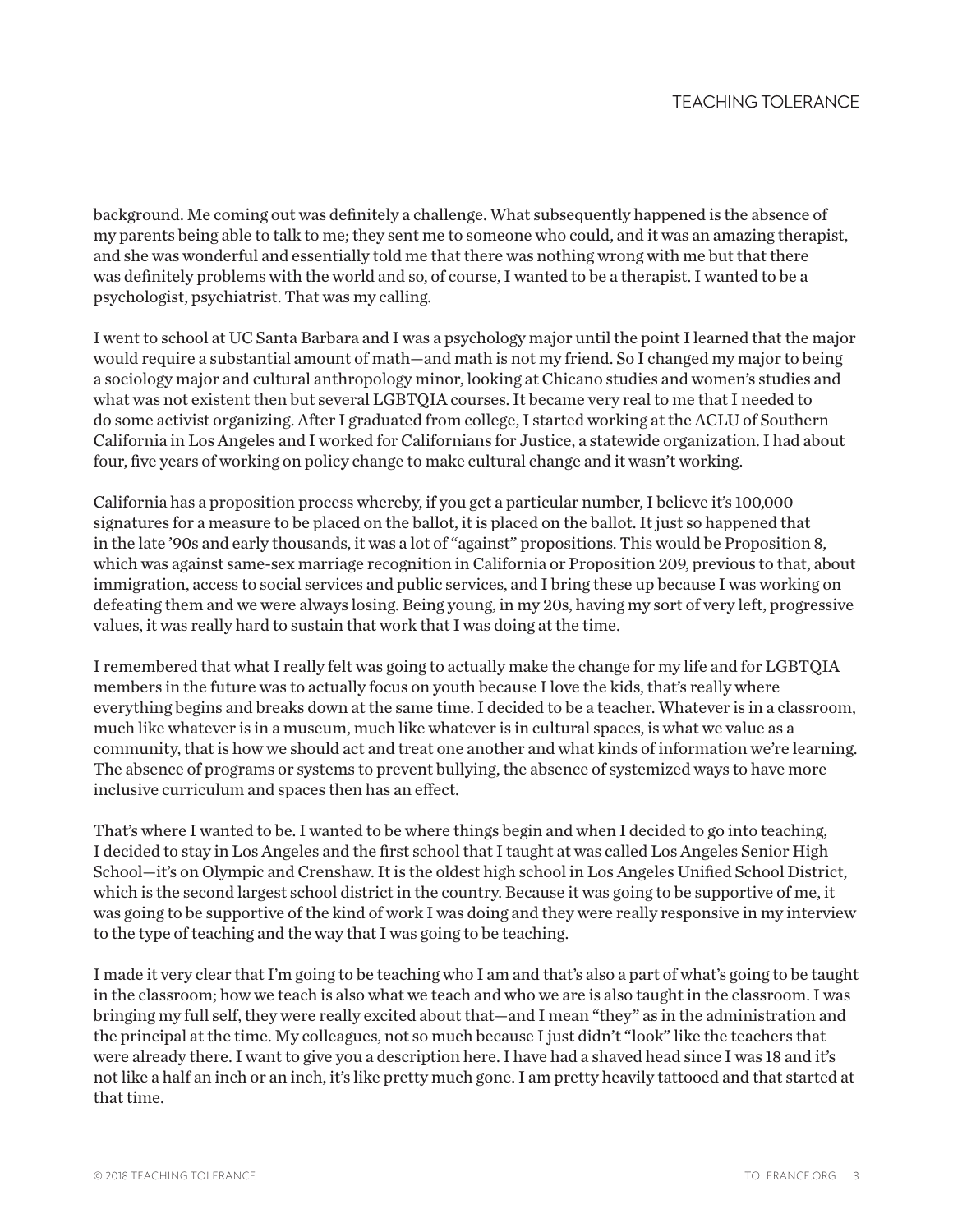I am not gender-normative in my presentation or dress. Just about, let me think, yes, all but one piece of clothing that I wear on a daily basis is literally labeled, designed and sold as men's clothing. I do go by "they," "them," "she," "her." That's the presentation that I have with my gender and have had most of my life. I started teaching when I was 24 years old, as a very young person; I'm roughly 10 years older than the people I am teaching. I'm fresh out of college. I don't have any money for this job. I have a T-shirt on that has a collar, which was a new thing that Old Navy was providing at the time, which was really nice and I didn't have a briefcase because I didn't have no money for no briefcase so I had a nice backpack. Shaved head, backpack, a few tattoos.

Kind of looks like a 14-year-old boy but says they're a 24-year-old girl. What this meant is that I would go use the faculty restroom and so I would get chased by male faculty members saying, "Young man, get out of there." I would also then be chased out of the restroom by female faculty who are like, "What are you doing in here, get out of here." This happened quite a bit. It would also happen in the hallways and on the general campus, especially if I stayed late at night. I would see a bunch of security workers with like, walkie-talkies, running towards me, "Stay there, stay there." I'm like, "Oh gosh, what's happening, what's happening?"

Then, as they get closer, they would stop and one of them would get on the walkie-talkie and say, "Oh, false alarm, it's just Perez." I would get that a lot. "It's just Perez, it's just Perez." At the same time, my students were great. I had a wonderful relationship with them. It doesn't matter how you dress and what you look like in order to get respect in the classroom. It matters how you treat your students and so that's what I leaned into, and that's what worked. And I want to say that at the end of my first year, I asked that group of students that sort of helps you take your classroom down for the summer, "So okay, I want to know, what's my name on campus, like how am I referred to?"

They looked at each other kind of like, "I don't know, does she really want to know?" I was like, "I can take it. I can take it," and one of them said, "Okay. You're the gay-bull teacher with tattoos," and I just smiled from ear to ear and was like, "That is exactly who I want to be." If you're a public school teacher, you know that you don't get business cards, which is actually what you need—especially on parent conference night. I made my own business cards that said, "Felicia T. Perez," and underneath it said, in italicized font, "Gaybull teacher with tattoos" and that's what I passed out to parents and I wore that definitely with a badge of honor.

When I left L.A. Senior High to move on to another campus called NOW Academy at the RFK Community Schools, I publicly had a new name, and the new name was "Teacher of the Year" in 2010.

## EMILY HOBSON

You and I both incidentally grew up in Orange County, certainly throughout our childhood and adolescence, a very conservative part of the state. In the late 1970s, California had seen another set of right-wing initiatives that were sponsored by a state legislator, John Briggs, who came from Orange County, from Fullerton. Proposition 6, which was commonly referred to as "the Briggs Initiative," would have allowed school boards to fire teachers who were gay or lesbian or who supported gay or lesbian rights. I'm wondering if you can think a little bit about your mom's own experience 40 years in education herself and in Orange County.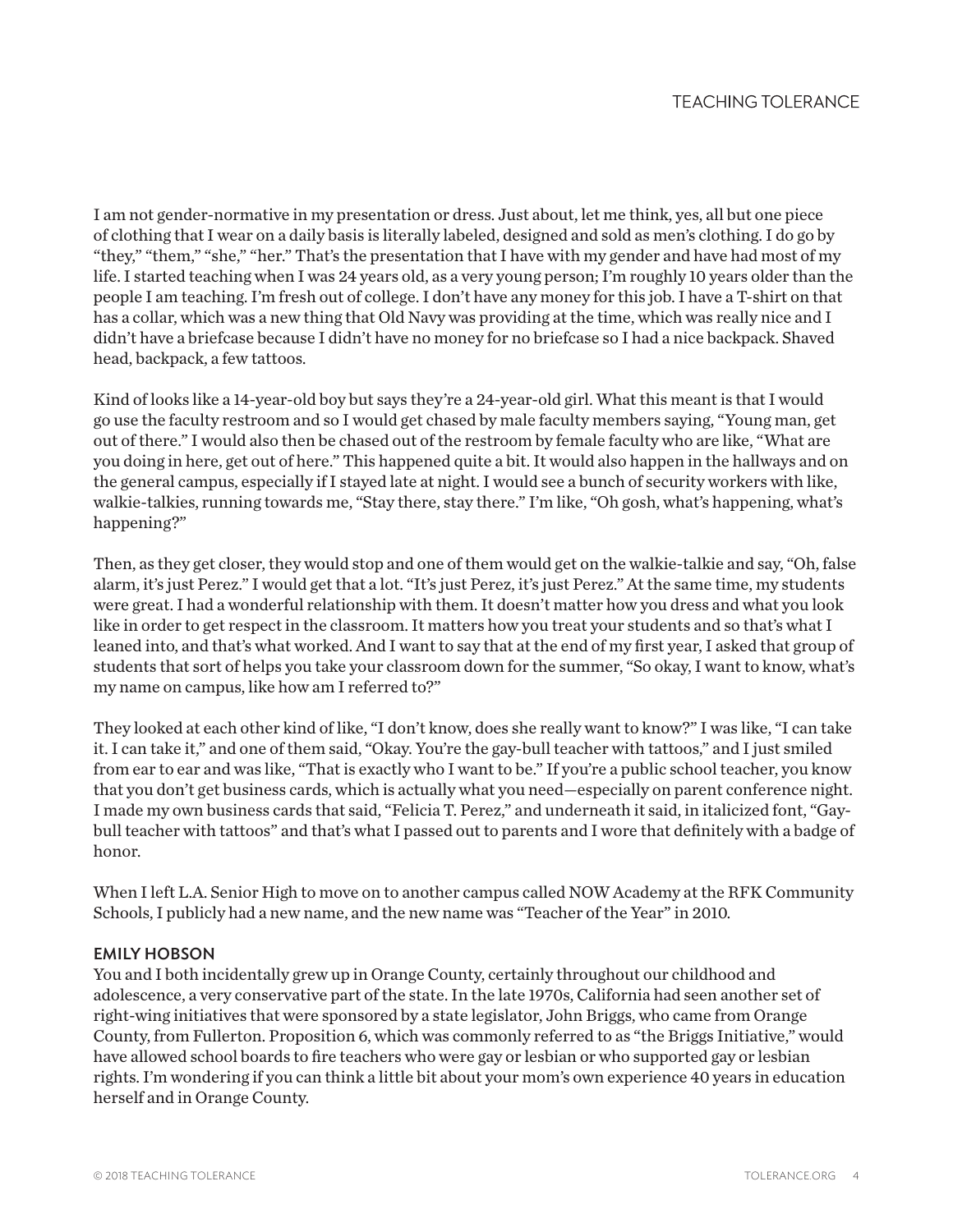Did your parents or your mother in particular, as a teacher, ever talk about the impact of that campaign? Do you think that it shaped her own perspective or concerns about you going into the classroom as an out teacher even though it was some 20 years later?

## FELICIA PEREZ

She didn't share with us growing up the difficulties and the hardships that she had in her own career. I think because she didn't want us to feel like we couldn't do something. I think she didn't tell us about her own challenges because she wanted us to remain thinking that our ability to do whatever we wanted was in fact, unstoppable and absolutely possible. It wasn't actually until I became an educator and we were at a conference together about inclusivity and she was ... left the classroom and was now a principal and that we started to have a conversation about what it was like for her as an educator because she was now having to defend LGBTQIA students as an administrator on campus and she was having to defend the need for a queer student union or a LGBTQIA student group on campus.

At that time, she explained to me that as a young Mexican American at that time, self-identifying as Mexican American in the late '60s and '70s as an educator, that she was literally hired as a PE teacher to "Deal with the unruly animal Mexicans on campus." I mean, I think, what's happening here is that the propositions and laws and sort of political culture, influences whether or not people feel fear or support to change and move certain things.

The time that we were in, in the early '90s, the time that we were in in the early '70s, and the time that we are in right now are very reminiscent of one another. I have a lot of fear of what you can say and stand up for. That was definitely one of those things that was happening there and so one of the reasons why I went into education was because I figured, if I couldn't win at these propositions to make change, if I treated each one of my students as their own individual campaign, right: Feliz feels good about himself, Kimmelyn goes to college, Juan Rico is going to come out and Theora is going to Gaud College successfully even with his single mom at home. These were individual campaigns they could improve, my feeling like change was possible.

That's what I did and I think mom saw me doing that and we ended up talking a lot about our theory about education and what we were doing and especially in a social study setting, there's a lot of politics and culture that happens in the secondary setting, in social studies but in our conversations, I think we're also going to point out that every single subject has the ability to shift and change culture when it comes to inclusivity of LGBTQIA community issues. I have a question for you, Emily. You didn't become a high school secondary teacher—you're a professor in higher ed and a professor of queer history in particular. We talked about what it's like to be in the lower levels of education; what would you say was behind why you became a professor of queer history in particular?

## EMILY HOBSON

The origin for it for me was really social movement history, radical movement history and that interest also comes out of my own personal story and my relationship with my parents. Growing up also in Orange County in a conservative time, right, the Reagan/Bush years, with parents who had themselves coming of age and becoming adults in the 1960s, really I think seen their knowledge of the world and their understanding transformed by being able to witness and support the civil rights movement, the anti-Vietnam War movement, also that era of the women's liberation movement. They were very interested in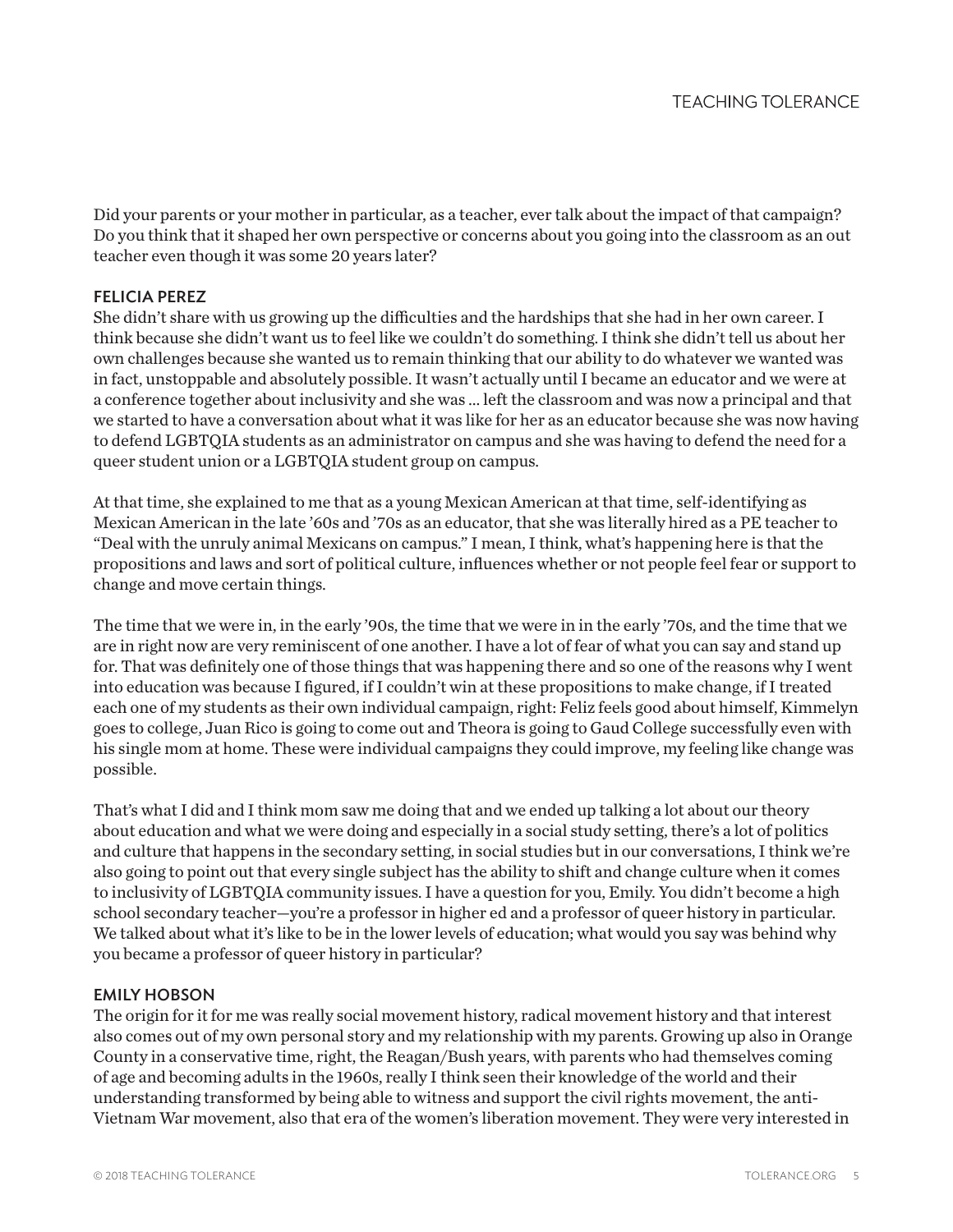me learning some of that history.

I often talk about how much impact on me it was to watch the Eyes on the Prize TV series on PBS with them as a kid. Your mother was an educator in the K–12 setting. My dad was also a college professor and he wanted to use parts of Eyes on the Prize in his own teaching so he recorded it and he also watched it at home with me and on the VCR recording that we are watching, he would stop it if I had a question and explain it to me or just reflect on it. I regularly saw my parents well up with tears, with some of the scenes that we were watching, I could see how they were thinking through their own history and I was, of course, learning it for the first time.

That was a very transformative moment for me. I was in middle school. I was beginning to kind of figure out some of my interests in the world. I was realizing that I was quite interested in history in general, also that I had the central motivation about kind of what's the history of how people have made transformative social change. And initially, after college, I also went into community organizing work. I worked at an organization called Californians for Justice, working to address the consequences in the early 2000s of the California High Stakes Exit Exam, which was effectively a graduation test for high school seniors.

It affected students individually of course and it also carried some consequences for schools in terms of their overall passage rates. More broadly, we were thinking about the impact of that exit exam on especially students of color, low- income students, immigrant students who were vastly underserved at the time. But I continue to have this very strong interest in social movement history and the ways that some kind of understanding of movement history might inform ongoing activism. I ultimately went back to graduate school with that interest in mind, wanting to do more research myself and writing and teaching in movement history.

Also thinking about kind of the fundamental structures and operations of race and ethnicity and gender and sexuality in class that both make movements necessary and also shape some of their terms. As I started to do at the graduate school level, I started to see very, very quickly that queer history, especially thinking about the 1960s, the emergence of gay liberation in some accounts is treated in this very static, isolated way as ... there's a narrative of the 1960s of everything coming apart, fractures, splintering. First, there's this unified movement and then it all fell apart because everyone retreated into these individual identities.

In looking at the actual sources themselves, the gay liberation newspapers and so forth, I could see that just was not true. This narrative that we have of fracture and splintering is not really a true representation of the flourishing of multiple kinds of movements in that era or now. That in fact, what people were doing in particular in the gay liberation movement was trying to understand the relationship or what we might now call, the intersection between sexuality and gender and issues of the Vietnam War, issues of racial injustice, issues of capitalism. They were thinking through those relationships and that really became the heart of what I have pursued in my own research, is thinking about the relationships between different kinds of movements.

I teach courses in the history of sexuality writ large that aren't about activism, that include topics like eugenics or also heterosexuality, right, and the history of birth control and so forth. But my research is really motivated by this desire to think through the intersections of these questions including in how they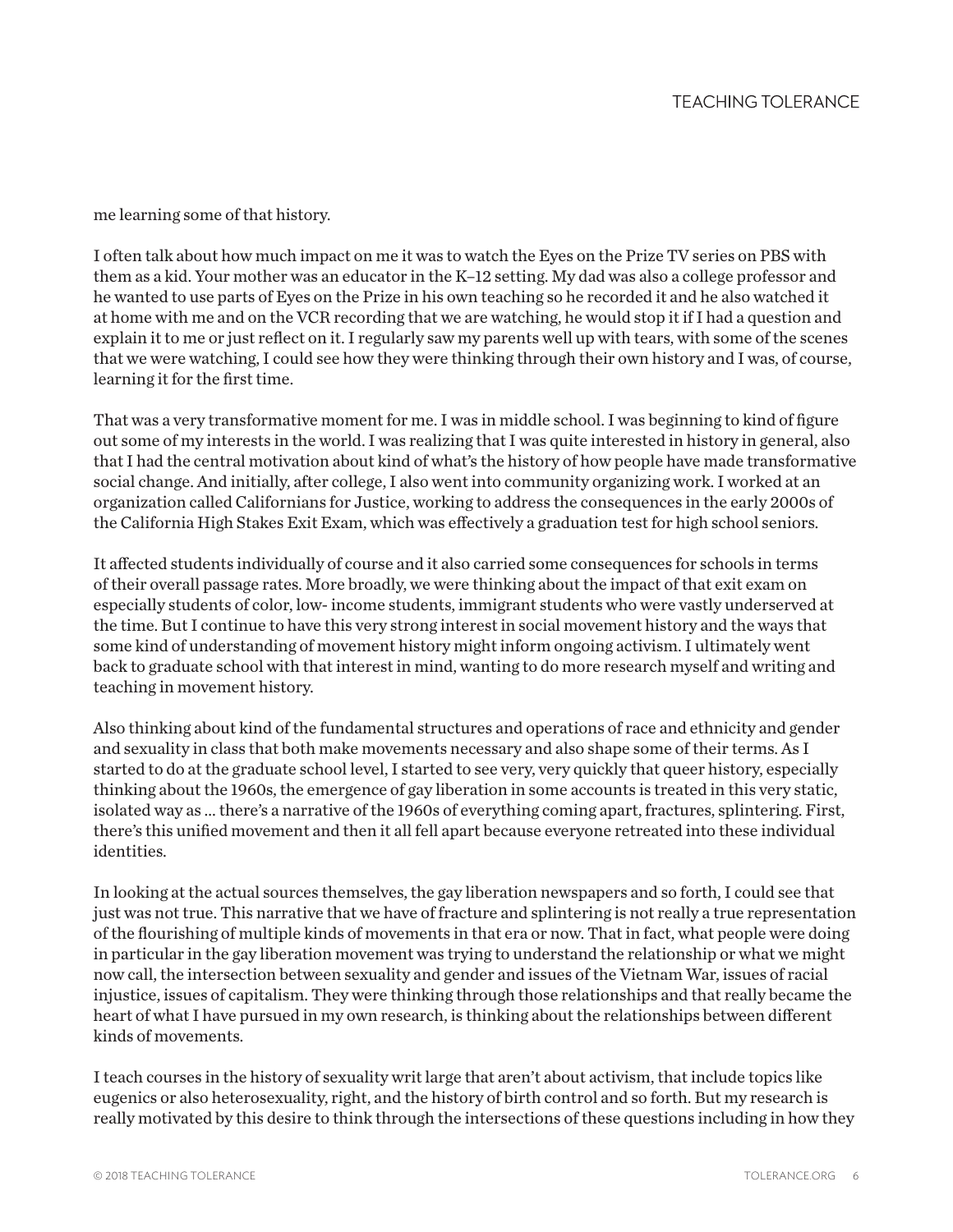play out in activism and that's kind of what shapes all of my teaching. Felicia, I want to move to a different question. One that I know you have a lot to say about, which is how did you see high-stakes testing affect the classroom in your experience or from your perspective, and how might this relate to this broader question of teaching LGBTQIA history. And just for context, high-stakes testing, of course, are those modes of assessment, generally standardized tests that come with pretty significant consequences—either for individual students, for schools or for their teachers.

For individual students, consequences might include moving on to the next grade or graduating altogether. For schools, they might include funding, receiving funding or not receiving funding based on test performance. For individual teachers, they might include merit, measurement of teacher merit, therefore the ability to get a raise or not or even to retain a job or not, so very significant consequences.

## FELICIA PEREZ

The significant impact of high-stakes testing in the classroom directly is that it makes it incredibly challenging and therefore maybe not worth the time or the effort to include an LGBTQIA history in your lesson plans and in your given semester classes because it probably won't be on the test. When you have high- stakes testing and school mandates or department mandates that are about improving the test scores, everything that's outside of learning and mastering the content that's on the test becomes so irrelevant that it seems like the answer is not overt but is covert not to cover LGBTQ history in a given subject matter or class, dependent on that strong tie to high-stakes testing in a given year or at a given school within a district.

I am not against testing. I am not against assessment and of all the organizations and groups and other teachers and individuals that I've worked with, we are not against assessments. We are not against teaching and then assessing or testing the mastery of a student's understanding of a particular lesson. What we are against are assessments and tests that are uniquely tied to high-stakes situations. Whether that's financial or whether or not you are able to have less opportunities after you do or don't pass a test as a student. What this looks like is you get less funding from the government if your test scores are low or not showing improvement over time to this high bar that nobody ever reaches, by the way. The tests are cookie-cutter, right?

It's everybody knows these words, has this information, knows this vocabulary. It's one-size-fits-all testing. And so what happens if you're sitting on the school site council which happens every spring, you're determining how the funding is being distributed throughout a school for the next year, what happens is you say, "Well, our test scores are low, therefore we cannot afford the school counselor that we need. We cannot afford the school nurse that we need. We cannot afford the art teacher and the P.E. teacher and so on and so forth, for everything that is not tested," right? "We need more English teachers, we need more teachers; those are being tested.

"We don't need the arts teacher, we don't need the music teacher," and when you don't have the P.E. teachers, those particular schools get ROTC classes as their P.E. because the government pays for ROTC faculty to come on to your campus for free and you don't have to worry about paying for that out of your school budget. The school culture and community completely changes when you are so tied to testing. It changes who's on your campus. Is it ROTC or not. It changes the kinds of classes you are offered, everything is just English and math because there are no electives because we couldn't hire those teachers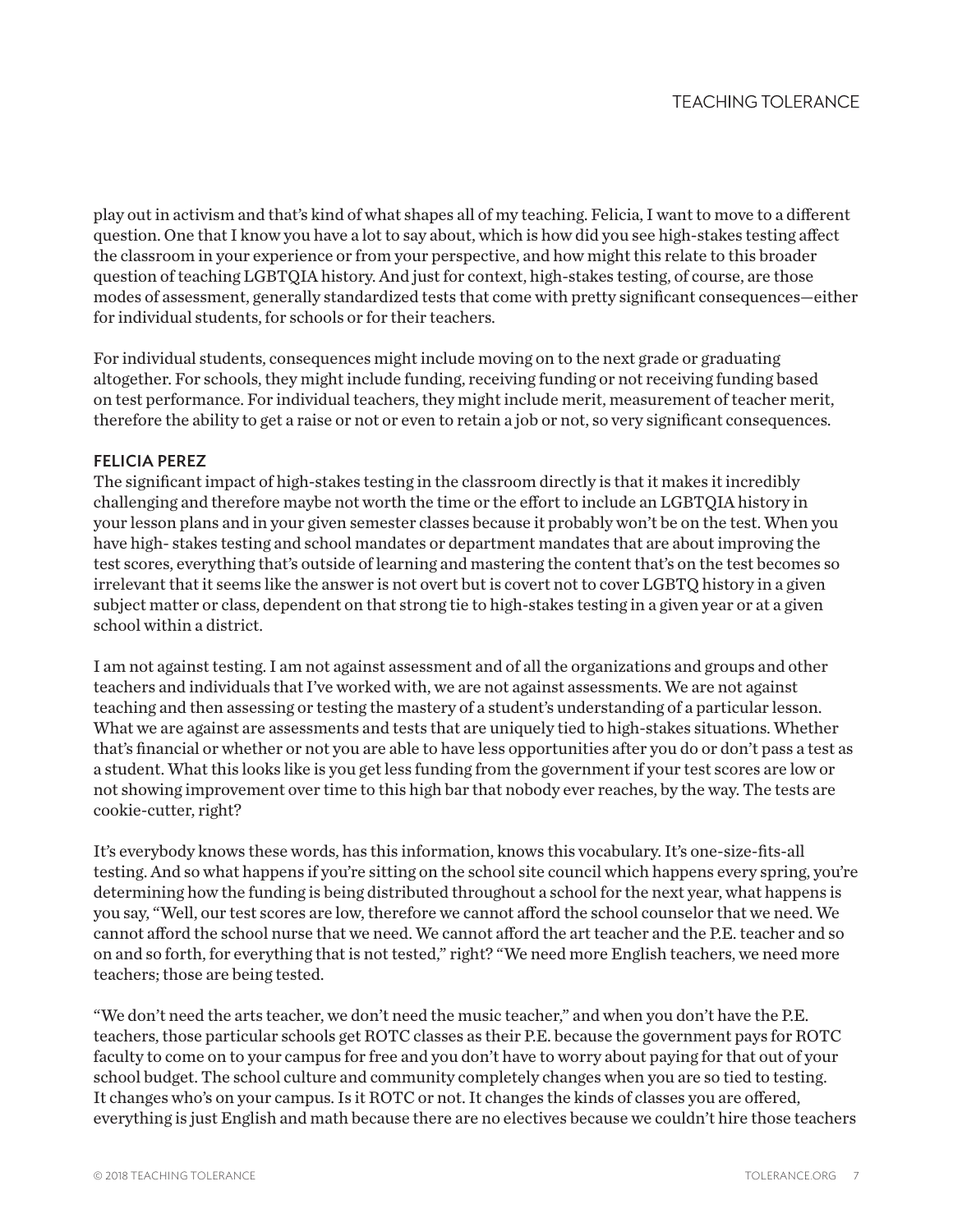because electives aren't being tested. Then, also the school culture changes so that everything is about teaching to the test.

When people are coming in to observe your classroom, it's not about, "Is there sort of an energy in that classroom, are the students excited to be there, are they being critical thinkers, are they learning?" Instead, it's, "Well, are they ready for the test," because everything is about the test. That's what makes it high stakes. For high-achieving population schools, it's just the same. It only goes in a different order and that you have all these electives, all these possibilities but you're only going to choose the electives for the AP classes because if you get enough AP classes, your GPA will be just high enough over 4.0.

Essentially, both the high-achieving campuses and the low-achieving campuses being so intricately and deeply tied to high-stakes testing means that teachers are not teaching what could be, but they're teaching what is and they're teaching what is in a way of facts and figures and the dates and numbers and ways to manipulate testing to be successful instead of actually creating amazing individuals who can go out and change the world and think critically about it and be the sort of change agents that we need to move all of us as an entire population.

It becomes incredibly important, that distinction between teaching what is versus teaching what could be; possibility versus what is stagnant and is always going to be the same no matter what you do, is a fundamental thing that you'll see in different sort of campuses that don't have the need or stress of such high-stakes testing.

## EMILY HOBSON

Can you explain that a little bit more in concrete terms for a social studies teacher, what's the difference in a lesson or way, the structure of the curriculum between, what you're describing as teaching what is: facts, figures; and teaching what could be: critical thinking?

## FELICIA PEREZ

Each state has different standards but the testing that happens in the springtime that most parents and teacher are familiar with are federal testing. You might have state standards, California includes state standards that include talking about a particular historical moment like the Chicano Moratorium, like individuals like Harvey Milk but that is not a federal standard mandate. The federal ones are a little bit more narrow and cover different matters and so what are you actually being tested on: the standards from the federal government, not necessarily only the state. What that means is that you have multiple different things being told to you as an educator.

"I want you to follow the standards of the state and the federal government, they're slightly different and you're going to only be highly held accountable to the federal one," and so while I might want to teach in the classroom about Harvey Milk, about different sort of ... Jackie Goldberg, different sort of like historical figures in the state or in a particular context, I can't because they won't be tested on it. It seems like irrelevant information to cover so you cover very heavily World War Two, the Holocaust, in a world history setting, for example. You cover very heavily the Cold War. You cover very heavily World War One and the American Revolution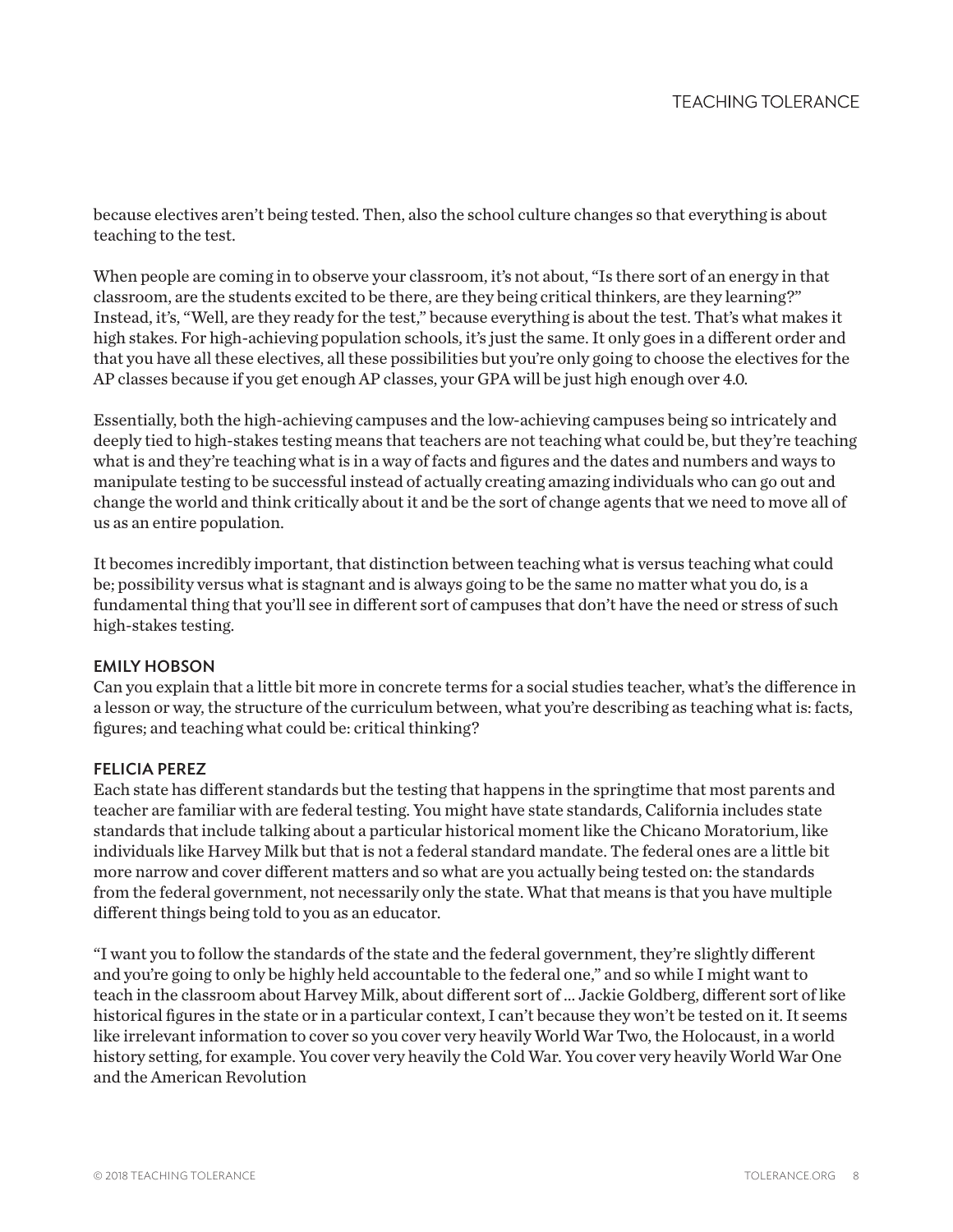But it really kind of ends after World War Two. There's a huge drop-off of both time, capacity and ability to go beyond that, if testing happens in the springtime, you're hoping to get to the Holocaust before testing. And then testing happens and it's like, "Why are we learning anything? We took the test." The kids understand—students begin to understand—that it's really all about this test and this is really all that sort of like matters at some level. And so as an educator, it takes a lot more to then go past 1945, in a world history setting; in U.S. history, it's quite similar.

Now, if you're teaching an honors class or an AP class, you're going to cover more but you're not going to go deeply so you might have Harvey Milk mentioned as a name. But no one is ever going to know more about his contributions, no one is ever going to know more about other individuals in the LGBTQIA community because we're never going to get there and it's also now June and you don't care anymore and "I'm tired, bye." So it's sort of that particular situation and moment. High-stakes testing definitely influences what educators in the classroom feel that they can and should be covering but given that context, there are always going to be ways to go around that or work with that and still include an LGBTQIA curriculum into your lesson plans, in your day-to-day classroom.

## EMILY HOBSON

Just to dig a little bit deeper into the question of what do you get to teach once you're teaching this critical thinking approach, let's just take the example of the Civil War, which you're definitely going to cover, definitely fits within that time frame. Is there anything you do differently if the emphasis on granular detail, facts, figures, the great man version of history, if you get to go beyond that, do you do anything differently or is it only about what time period is covered and can you cover those sort of more recent LGBTQIA activism like Milk.

## FELICIA PEREZ

A couple of things on that: first is that you were speaking about this relational or what we now sort of know more as the term "intersectionality" of the history of the LGBTQIA community across various other communities. What that means is that every single historical moment that you're teaching about has essentially a queer history in it. You just have to ask if students are seeing it—if it's there, if it's not there. Some of the very brass tacks—these are the things you can do at the beginning of a school year, you could have questions that are, questions that we'll be asking throughout the entire semester, throughout the entire year.

For example, a question that could be a thematic question for your class could be "Who's included, who's not included and why," for every single topic, for every single lesson, for every single historical event. That you're bringing up who's not here and if students aren't talking about, "Well, I mean, I don't know. I don't think I see that LGBTQIA people are here." You as an educator get to say, "Ah, but what about this person and let me tell you about this person," or you could have it be the ever-popular extra credit question, "Who is included, who is not included, why?" Because not only are things relational but they're also contextual.

That's super important as the two, like basic things that come out of a social studies classroom: what is the relationship that this has to other communities, other historical moments, other geographic areas and what is the historic context of that time that allows us to call it this versus this. That allows us to say, "Oh, so that cisgendered woman, who dressed as a man and joined the Confederate army, what would we call them now?" In the context of the time, what were they called then, right? Again, remembering that the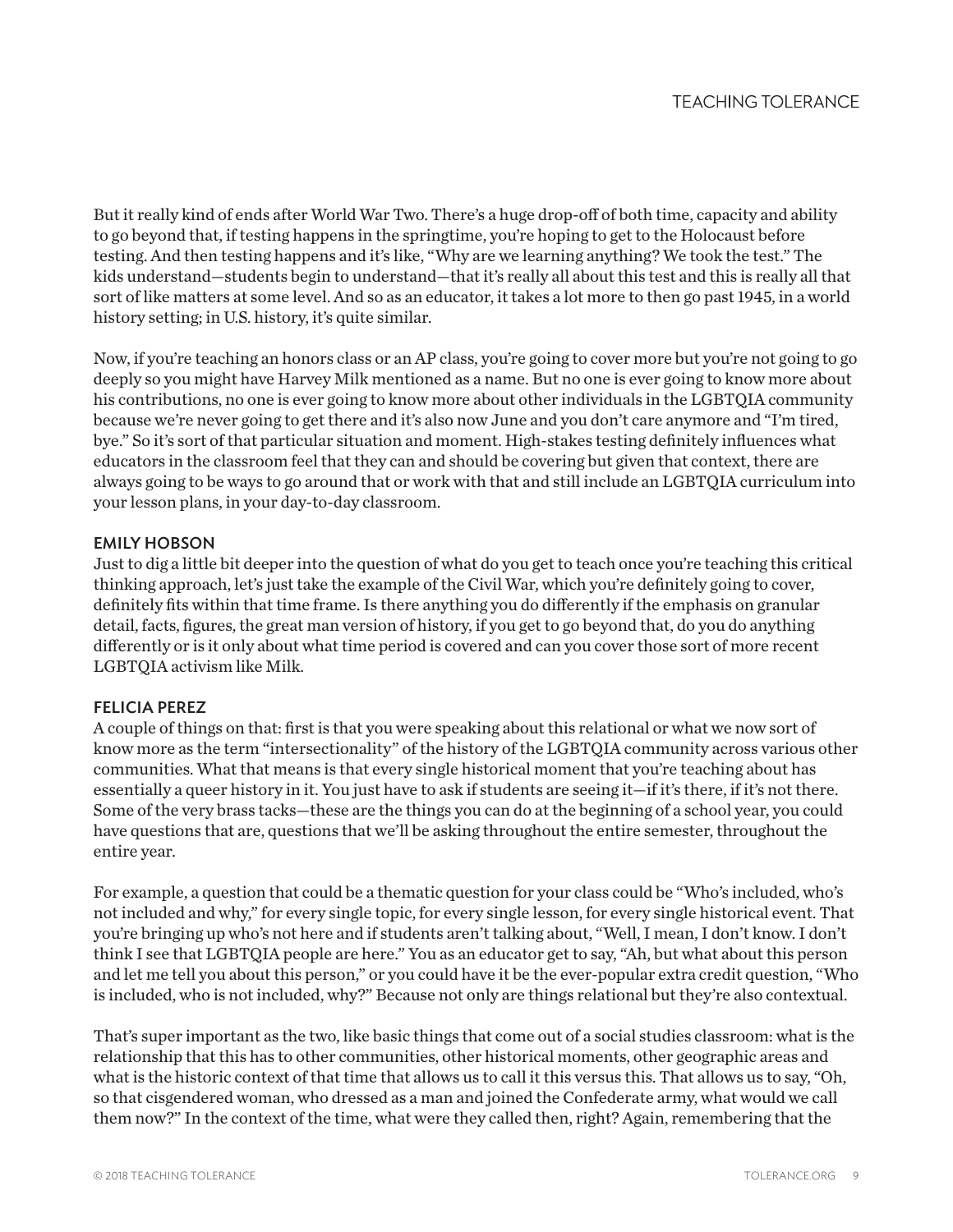queer community also exists in all communities so having that question of who's in, who's out and why is that, is one way to sort of thematically have critical thinking as well as bringing in folks who are often left out.

## EMILY HOBSON

The example you brought up of the woman who passed in the Confederacy in the Civil War, right?

## FELICIA PEREZ

Sure.

## EMILY HOBSON

That particular person you're thinking about, I think generally is referred to as a woman who passed, right, rather than a trans person. That, I think, really brings up great examples of how to think through the kinds of questions students might have about a person like that and all of the different kinds of answers that might explain a given person, right, so that rather than seeking to say, "Here's this one person and we know that here's this ..." identify some trans person in history, Rather, say, "Here's a range of these people. There was a phenomenon of people dressing as men who are not otherwise living as men in order to participate in the war as well as in some other context," right? Social context at the time.

And we can think through the variety of reasons they might have done so ... and the kinds of ways that that variety might have produced some space for trans people even though a good number of those, people who are passing were doing so simply in order to fight, simply in order to have a certain level of independence.

## FELICIA PEREZ

Or, an espionage, trying to get particular information.

## EMILY HOBSON

Yes, exactly, espionage and so forth and aren't necessarily all ... I mean, I think the example of the person who fought for the Confederacy is really useful because it can pull back exactly to context rather than to a kind of heroism, right, because students are likely to not heroize the person who fought for the Confederacy quite as much, right, at least in the context you were teaching in, certainly. That, I think is a really great example of opening up to kind of broader context.

## LEILA RUPP

This is Queer America, and I'm your host Leila Rupp. You can learn even more about incorporating LGBTQ history into your classroom in a valuable collection of essays called "Understanding and Teaching US Lesbian, Gay, Bisexual and Transgender History." This podcast is produced in partnership with the University of Wisconsin Press, publishers of this anthology, which I edited with Susan K. Freeman. It is the first book designed for high school and university teachers who want to integrate queer history into the standard curriculum. From now until the end of the year, the University of Wisconsin Press is offering a 30 percent discount for Queer America listeners.

You'll find a link to purchase the book at tolerance.org/podcast. Just use the promotional code QA PODCAST, all caps. Again, here are Felicia Perez and Emily Hobson.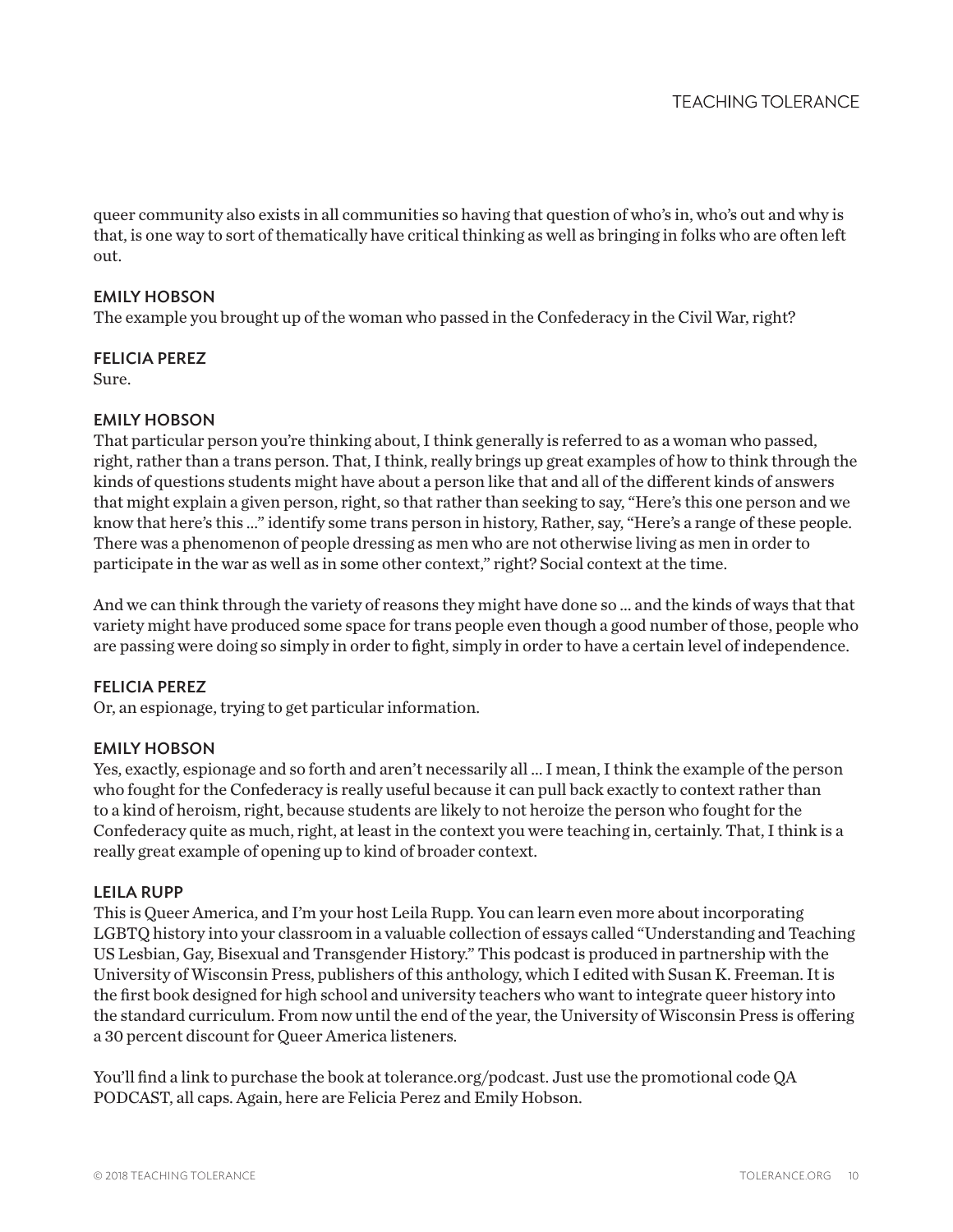## FELICIA PEREZ

There are also a lot of other ways to talk about bringing members and history of the LGBTQIA community into your classroom. Folks that might not be tested but are definitely in the room by literally bringing people in the room—via posters, via fixtures on the wall, quotes and what they're about, that folks can interact with and see on the regular basis. My particular high school that I keep referring to is Los Angeles Senior High, was built by an architect who had never built a school before. He was only an architect of prisons. When the school was built, the first two stories had no windows so the classroom has no windows, not even in the door.

I had to create windows and I literally brought these sort of excluded- throughout-history members into the classroom by putting them on the wall. It was posters, it was quotes, it was postcards. When you're a teacher, you're a teacher for life and you're a teacher everywhere. You're on vacation, you're at a museum, you're at an airport and you see a postcard that has a historic figure and an awesome quote like, "I'm going to get that and put it on the wall." Because that's how I bring in people who are not already brought into my curriculum or into my classroom. But it's not enough just to bring things into the room. If you can and if this feels comfortable for you, add a lesson plan, actually going around and looking at the posters, finding out who's on them, writing down questions.

"I didn't know this. I'd like to know that. Who is this person?" Because again, these are lifelong skills, so that's one particular option. The other option going back again to this sort of demand/request/beg for extra credit. During the testing week or weeks, there is time where students are not testing. They are done with testing at a particular grade level, might not be testing on a given day or have a full day of testing. Teachers can give project assignments, so I created this thing called "History Makers." It was 15 to 20 pages of historical figures that I know they were never going to get in terms of, I wasn't going to have the time to bring in those folks in a deep way or they weren't going to cover in the sort of standardized lesson plans.

While they were testing in the spring, when they were done with their test or they were done with a particular moment, they had to fill out that packet. There were 50, sometimes 75 historical figures— Rigoberta Menchú, Karl Marx, all different kinds of folks and I'm not saying Rigoberta Menchú or Karl Marx is queer. There were a variety of different people in that History Makers packet. They had to know their face. They had to be able to recognize them, know their names, know where they were from, know when they passed away, where they were born and the kind of contribution that they made to history.

## EMILY HOBSON

The History Makers project is so great because there is such an interest in biography and that project also included presentations at the end, right?

#### FELICIA PEREZ

Yes.

## EMILY HOBSON

Yes, so then students see everybody's, right, so even if they did a project on a particular person, they then get to hear about everybody's.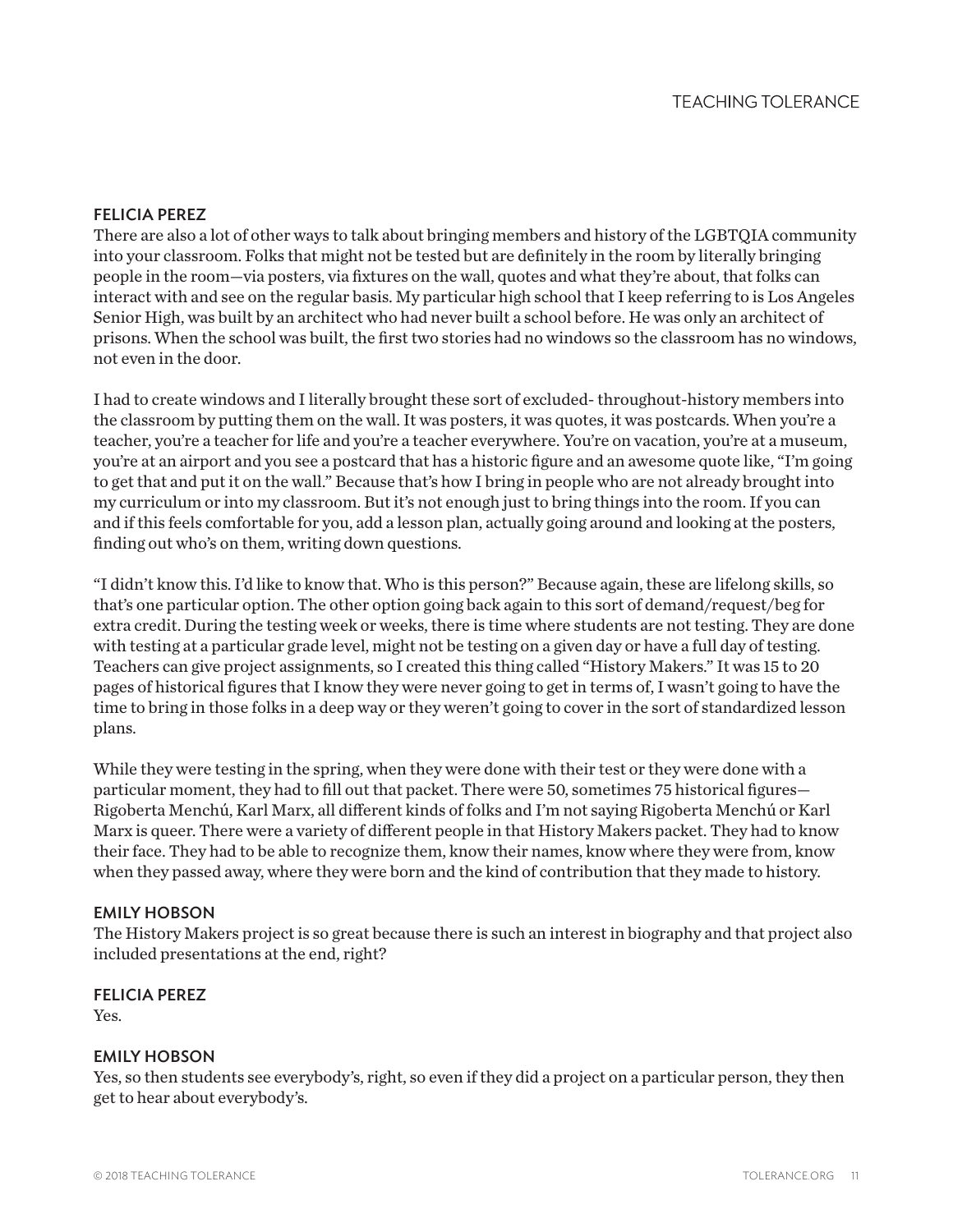## FELICIA PEREZ

Yup. They're oftentimes in historical books that teachers then use as their references, as their guides. They won't talk about necessarily naming people as members of the LGBTQIA community, right, if you talk about the civil rights movement and significant contributions that members of the African-American community made to the civil rights moment, we usually focus on, let's talk about King, let's talk about Rosa Parks, let's talk about Malcolm X. Rarely do we get into Stokely Carmichael, rarely do we get into Fannie Lou Hamer. Like you just don't get into all of these different folks nor do you name ...

## EMILY HOBSON

Bayard Rustin?

## FELICIA PEREZ

Right, who is significant to why we even know and have these references of MLK at a podium and the March on Washington, right? Again, that would be that moment if you're asking the questions throughout the year or the semester, "Who's in and who's out?" and you say as you're talking about the contributions of African Americans to the civil rights movement, "Oh, I don't see any queer members here, like, well, 'Let's go there, let's talk about that.'" It also allows an educator and a teacher to be advocating for the students to really control what is happening in the classroom and for students to ask, "Who's in and who's out and why?"

Really starting to connect with students in a way to say, as lifelong learners, your job is to question, your job is to question who's in and who's out and why, all the time. What I'm advocating for here in my own work as an educator and for other educators is to not think that this is so incredibly overwhelming. Because that's what we get: "I don't know queer history; now I have to learn that on top of everything? I don't feel comfortable saying these words. Now I have to introduce that? I don't think that it's my place to bring that in. I don't think I should have to do that." Or "I just don't know where to even begin." And it's actually a lot simpler. We take for granted how heteronormative we make our classrooms.

We take for granted how white we make our classrooms by just following with what we know and what's right in front of us instead of stretching us to really just ... really advocate that our students ask more questions so that it comes from them, so that it comes from the classroom itself, so that you say, I'm following the people, I'm supposed to serve. I am following the instincts that my students have to question and to want to know more. As educators, our job is to facilitate a discussion of really invoking the power of the question and to really have the support needed to go ahead and find those answers and to discover them on your own.

Emily Hobson: Yeah, and I would even add, beyond Bayard Rustin, right, who is such an important architect of the March on Washington for Jobs and Freedom in 1963, we can also bring in more queer folks into the history of the black freedom struggle by thinking a bit more broadly about what is the nature of organizing or what is the nature of activism, right? If we are willing to talk about James Baldwin as a cultural critic and a writer who was constantly in public view, in debates, on television, being a voice of movement perspectives and very widely understood to be gay and not really shy about allowing that perception to flourish.

Didn't necessarily come out in the terms that we might expect now but certainly was very widely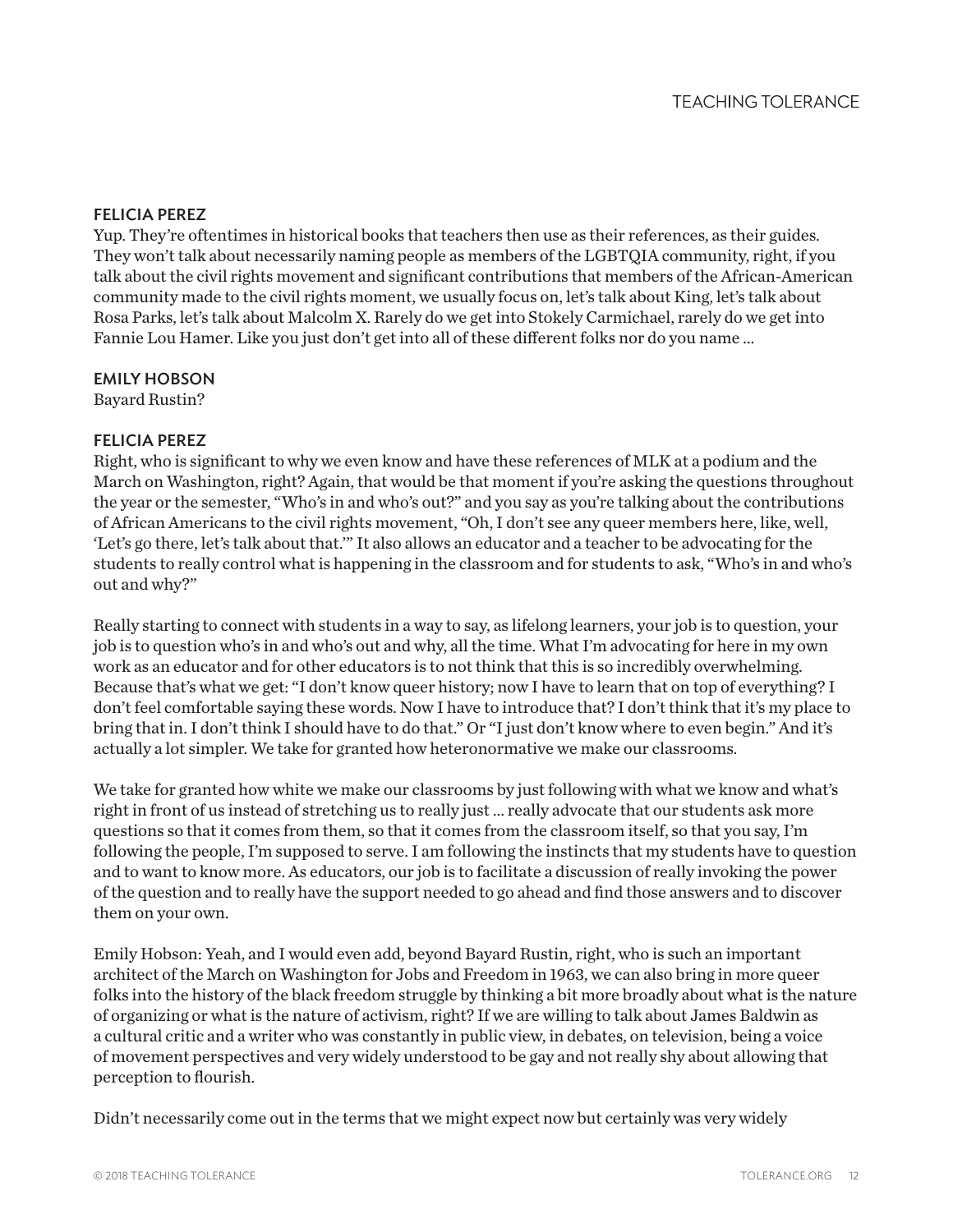understood and even mocked by some, right, on those terms. Or Lorraine Hansberry, right, as a writer who students often will have been exposed to Raisin in the Sun and who was actively involved in the homophile movement, the kind of 1950s, early 1960s era of the gay and lesbian movement as well as in black freedom struggle as well. I think that is another way to approach it, right? It also pushes back to some degree against the kind of heteronormative models of leadership that we have for even narrating the history of civil rights that tends to revolve around those already kind of elected or appointed to leadership of major organizations, serving as clergy, et cetera.

We have to look to other kinds of roles precisely because of the ways homophobia works in constructing what leadership means or what speaking out means. I think that the posters on the wall are a great way to do that because students will ask questions about who's so and so, right? We can also get at some of the nuances that might really make some of the conversation difficult, right?

## FELICIA PEREZ

Right, right. Going back to some of the moments that you were just describing, the historical moments, historical people, Emily, we in the K–12 educational setting are regularly told, "You're doing X, Y, and Z, including high- stakes test preparation in order to get them ready for college. They have to know how to take these tests." To that end, in your experience, Emily, when students arrive in the college classroom, what do they know or not know about queer LGBTQIA history once they get into your room. What do you wish that they knew and if you could kind of describe what that student looks like at the beginning of your class and what you would like them to maybe have with them if you could have made some changes or influence what K–12 teachers are doing.

## EMILY HOBSON

By and large, I would say they arrive knowing very little about the queer past and maybe some particularly LGBTQ-identified students might know a few names, a few individuals, usually activist heroes. They don't know much more than that and those are great jumping-off points but they don't paint a kind of broader picture. They certainly don't speak to a kind of broader understanding of like, structures of sexuality, the idea that ... just the idea that sexuality is historical, right? Students generally do not come into class with an idea that our categories for sexuality, sexual identity, have changed over time.

## FELICIA PEREZ

Right.

## EMILY HOBSON

The bigger obstacle I would say, for me, is not so much that there is this kind of vast bucket that could be filled of knowledge, but rather just kind of bigger assumption about change over time, about kind of progress. Broadly, students will walk into the classroom assuming that it was harder to be queer in the past than now and sure, that is a reasonable place to start but it tends to go along with this kind of vague notion that stuff gets better over time, right? A kind of, "It gets better" version of history that just inevitably somehow over time, change happens. There is a kind of passivity to that.

A sort of notion that "If we just sit around and wait… people in the '50s had to sit around and wait and stuff got better in a certain number of ways and now, we just have to sit around and wait and other things will get better." Rather than a kind of understanding that the situation at any moment, that people are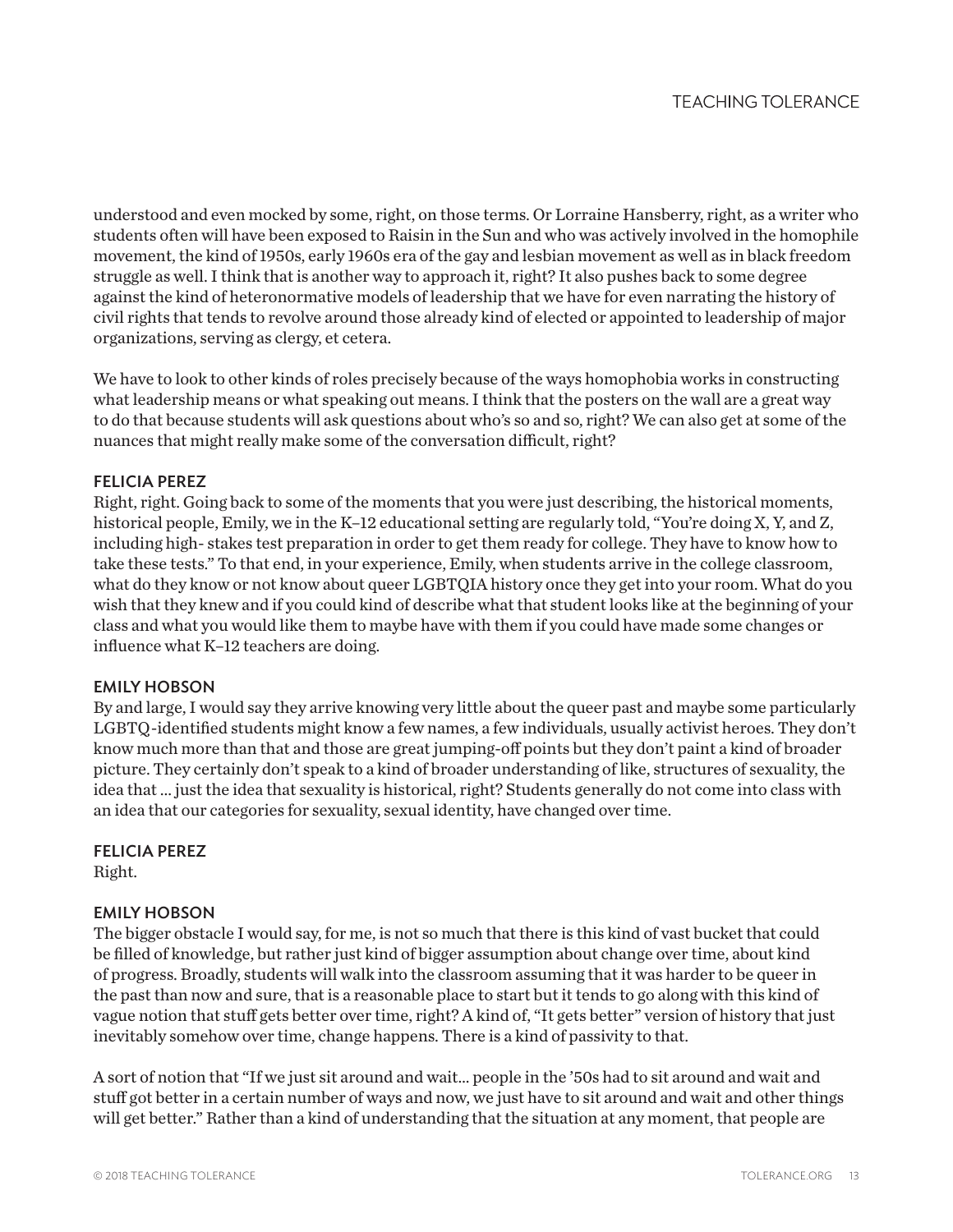resisting it and that even resistance helps to construct the situation that they're in.

## FELICIA PEREZ

Right.

## EMILY HOBSON

That there is a back and forth, there is a kind of up and down. It's not a kind of continuous line of progress trending upward over time. It's a constant tension back and forth. There's contingency. There are new norms and laws that come in precisely because there are kinds of struggle, right? Like that the term "homosexual" didn't always exist in the language—in any language—but certainly not in English or in French or in German. Also that there have been other terms especially for gendered identities that have been in many ways obscured by histories of colonialism, right, so that in some instances things have gotten worse, right, for certain kinds of reasons.

That those times that things have gotten worse have been intersecting with problems of institutionalization of racism, colonialism. Also, that there have been movements of political reaction, right, anxiety that comes up so the same kinds of anxieties that produce let's say, Prohibition, went along with kinds of anxieties about women's movement into the public sphere and sexual freedom and so forth, right, including same-sex sexual freedom. That, to me, is the biggest kind of obstacle and I think some of the ways that we can push back just to think about the kinds of things I think high school teachers can do to help prepare students better for college.

I think it is precisely pushing back against the kind of granular knowledge that is, tends to be encouraged by most textbooks and by most kinds of high-stakes testing and more broadly to this idea of critical thinking that you're thinking about and that one of the ... like I'm not that ... I don't care that much whether students come into my classroom being able to recall a date or an individual that they were taught in the 11th grade.

## FELICIA PEREZ

Wait, I'm sorry, Emily. Could you say that again, because I want to make sure that K-12 teachers hear this from a higher-ed professor and that administrators who might also be listening, hear this as well.

## EMILY HOBSON

Absolutely. I don't really care if they know a specific date, that an event happened or even necessarily that the event happened or that some individual's name. I do want them to have some broad sense of major eras so that they're kind of intelligently making guesses. For example, if they're presented with a primary source document that they don't have clues about, I'd like them to be able to interpret that in generally intelligent kinds of ways and then we can build from there. But I'm not concerned with them knowing and having recall of the kinds of facts that they can look up on Wikipedia, right?

## FELICIA PEREZ

What is important?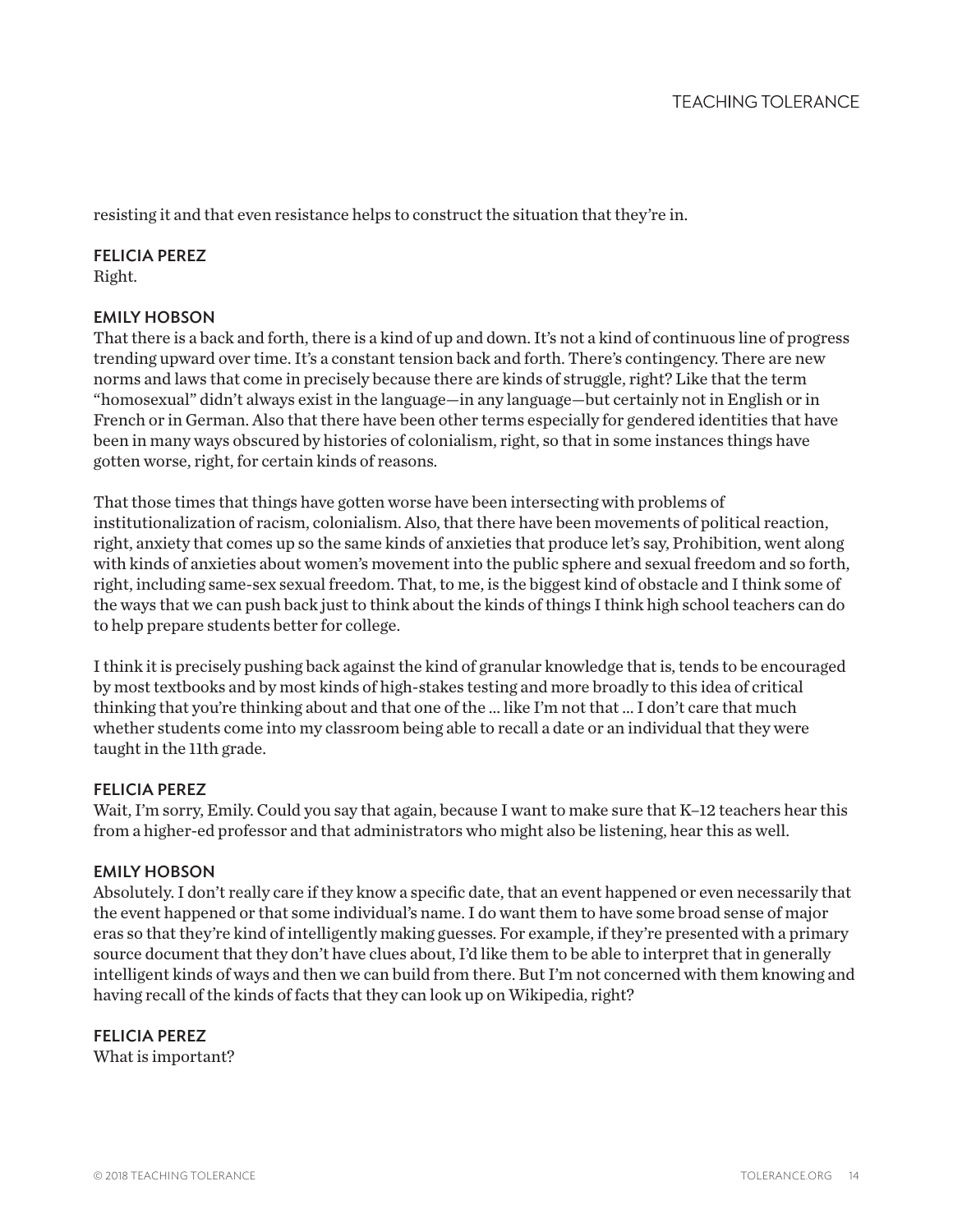## EMILY HOBSON

What is important is their ability to ask questions about why something is going on or why something ... why things got better, why things got worse for a particular kind of community, what even "getting better or worse" meant. To be able to ask questions about why there might have been a relationship between urbanization and queer community, right? Why urbanization might have helped to encourage breaking of sexual norms, right? Those kinds of things are the kinds of things I want them to be able to come in thinking about starting to kind of muddle through, coming up with hypotheses. I frequently am asking students in my classroom to come up with ideas, answers about why something might have happened. And sometimes they look a little deer in the headlights, right?

## FELICIA PEREZ

Right.

## EMILY HOBSON

That they're like, "What do you mean, I'm supposed to make a guess? Like, I don't know." And I'll ask them to make guesses and they're terrified because they're so used to having to either know or not know, and they shouldn't say anything if they don't know. Because, you know…

## FELICIA PEREZ

Right.

## EMILY HOBSON

That's just wrong. No, I actually just want them a conversation and start the process of thinking, right? We practice it, we practice it. They get more comfortable over the course of the semester. Generally, they get more comfortable over the course of college because college classrooms in general are interested in this kind of thinking. But I would like them to come in more comfortable, right, so that we could start there.

## FELICIA PEREZ

I think what's important here is this idea that, that is how you bring in LGBTQIA history in any classroom across any subject matter is to actually lean into questions, not answers; to lean into questioning and guessing and the fluidity of learning something; that mastery is about learning over time and to not stop wanting to seek out the answers and to seek out more questions to ask. I think what would be really great right now is for you to go over some specific things that would be great to maybe bring in and then I can talk about some specific ways to ... whether it's in an elementary school classroom or a secondary classroom, just to like really start to bring in that inclusivity beyond some of the examples that we've mentioned.

## EMILY HOBSON

Okay, for example, students in let's say, I think 11th grade ... 10th or 11th grade but especially 11th U.S. History, right, might be likely to get some exposure to the idea of the eugenics movement and the problems in eugenics of racialized sciences, conceptions of race as this fundamental difference, ranking of intelligence, population controls, et cetera. Eugenics is very much related also to the history of sexology, which has a really interesting place in queer history broadly both oppressive and liberatory in certain ways, oppressive in that, it often has gone along with the kind of ranking of people defined as homosexuals or as transgender as flawed or as wrong.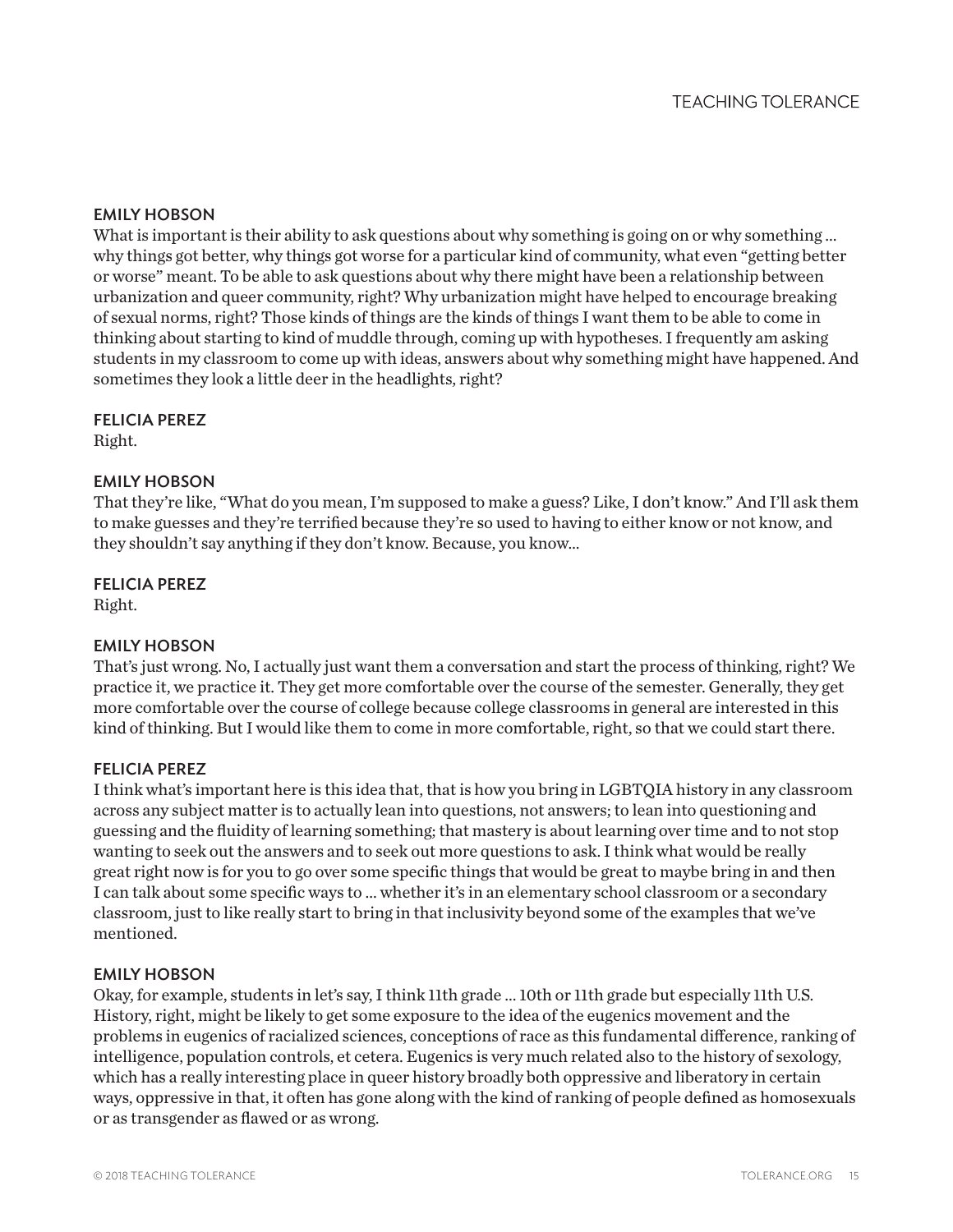But also liberatory in a sense of just merely creating those categories themselves, giving people a way of self-naming, or giving them a name whose meanings that begin to transform. Also really important in that sexology also has a relationship to the history of transgender medicine, even if a tortured history. Being able to think about both the oppressive and the liberatory side of this kind of scientific categorization. The oppressive side including the eugenicist approach. And my experience with young people, high school students and the colleges, that they're really fascinated with the question of categories and labels and what they mean, right?

They're constantly dealing with how they label themselves, how they label others and what that might mean and many are embracing labels as very exciting, right? "I'm a goth." it's exciting to call yourself something that's distinct and yet, also labels can be very cruel and very limiting. I think high school students can engage really well with that kind of question, like, "What's the relationship between science and rights?" Right? That we can think through in relationship to sexuality and race and also allows us to think through the relationship between those two structures.

Another example would be the Harlem Renaissance. I brought up the question of urbanization, and the Harlem Renaissance is really widely understood as an important site for queer history because it's this moment of the flourishing of urban culture, also of a kind of urban subculture, leisure popular culture. It's partly related to a racist view of black people as immoral but it also is related to black people, sort of self-fashioning of spaces, of freedom, cultural spaces, music and so forth. The Harlem Renaissance is really useful as one of the origins of a lot of models of LGBTQIA life. It's also an exciting thing to talk about because queer history or queer existence is often so represented as white, that is really great to be able to open up for students an example of where it's not so white.

Another example might be World War Two. There is a wealth of really wonderful resources out there to talk about how gay and lesbian people started to organize in the midst of the armed forces in World War Two but also we have lots of evidence of course of military and other government crackdown against gay and lesbian organizing and culture inside the military immediately after it. Then, finally of course, just thinking about 1960s social movements, being sure to include gay and lesbian liberation as part of that, I think often to the extent that youth culture of the 1950s is kind of brought into the classroom, it's extremely heteronormative, right?

It also includes the seedbed of a lot of other kinds of sexual freedom and allows students also to think through the relationships between gay and lesbian liberation and other kinds of social movements. One of the interesting things about a lot of these examples is that they all have a certain amount of nuance. They all have a kind of push and pull between possibility and closing down of possibility. So World War Two, sort of, things get opened up but they're also getting shut down soon after.

And of course, in world history, right, we can also think about that through…right before the Holocaust. The flourishing of queer life in Germany before the Nazis come into power and then students are interested to think through the question of, why does sexuality matter? Why are people that anxious about sexuality that it becomes one of the elements—certainly not the driving element, but certainly one very important element—of the Nazi regime?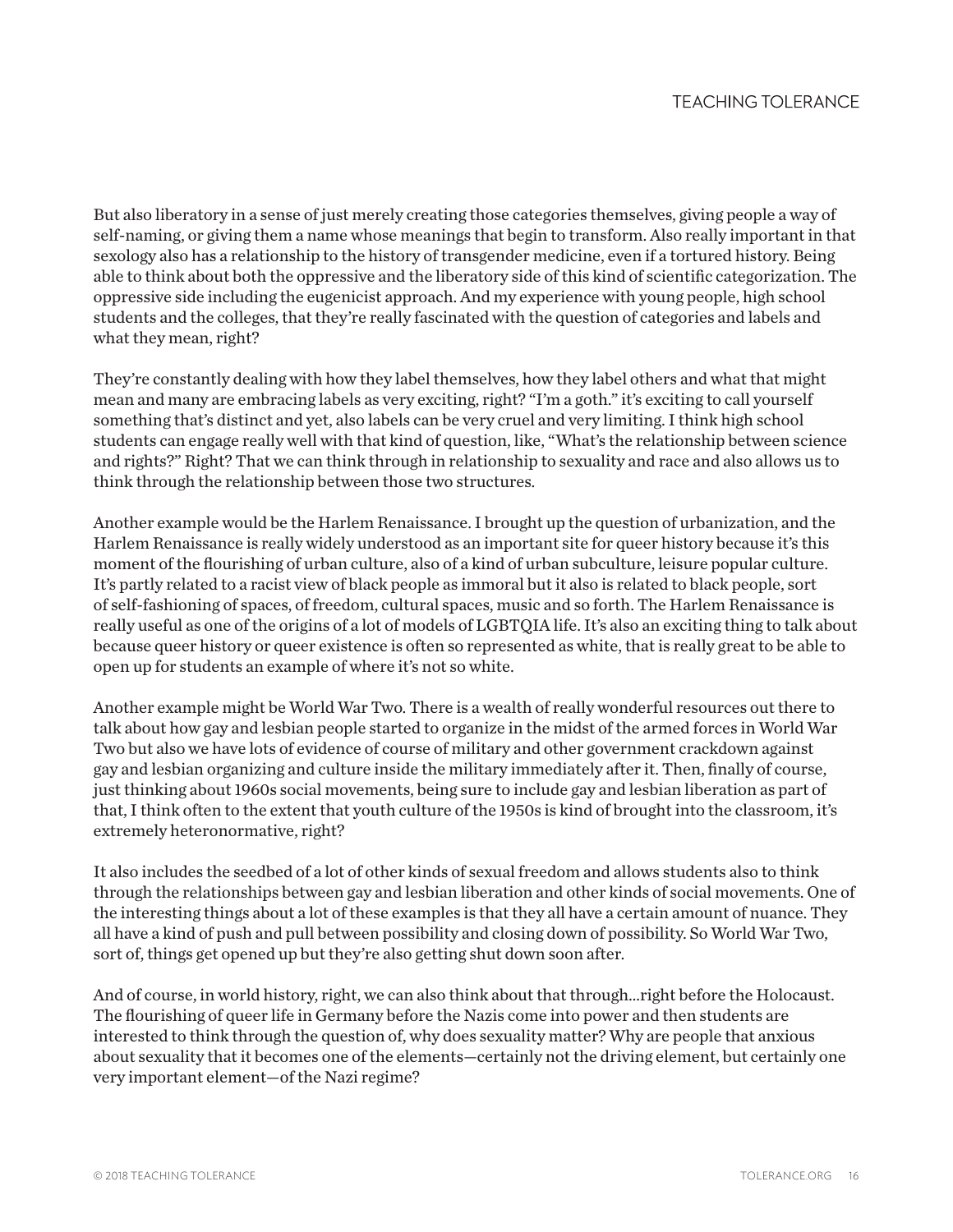#### FELICIA PEREZ

That was reminding me that early on, if you are an educator who's covering early colonialism and you're talking about Columbus and you start to talk about the Taíno community, you have this whole moment that's ... that's also very queer but I don't think that people traditionally think of it that way, when we're talking any time about like family structures or why it matters to build political power with increased population, right? If building political power is with a particular kind of population being repopulated or growing, eugenics movement speaks to this, the Holocaust speaks to this and early colonialism speaks to this in terms of, "We only want certain people to procreate.

"We only want certain people to continue to exist and increase in population and others …" So procreation becomes, like, very important in particular ways, which is the thing that teachers are like, "Do I have to talk about sex?" and it's like, "No, but you do have to talk about populations and you do have to talk about communities and how they build and don't," and people can figure out how populations increase or decrease on their own and when it comes to ... when I'm bringing up this idea of Columbus and Taínos, it's not like the Taínos were queer but it's that their family structure, we might say, was a queer family structure in that there were no marriages. Men didn't marry women. Women didn't necessarily live with their husbands; they had multiple partners.

They lived in full communities—all everyone together. Not any one person was in a monogamous relationship and when you get these kinds of details, they're brought in, in a historical context to talk about then what gets taken away because it's not under a Christian orthodoxy. The idea of what your family structure was at one point and how it changes and why, again, coming back to this idea of what's the relation and what's the context? Is it oppressive? Is it liberatory? Who's in and who's out? In August of this year, a nine-year-old boy committed suicide.

It was a particular moment where a lot of articles came up about how to include things in the classroom to really help and there's some great articles that I'm going to reference here: Teen Vogue came out with a wonderful article on August 27th by Danielle Corcione and it's titled, "How To Use Gender-Neutral Words" and the idea of taking out gender from your classroom is not actually about taking something out, it's actually about bringing something in which is this inclusivity of everyone regardless of how they want to identify. Instead of saying, "boys and girls," "ladies and gentlemen." Instead, it's "folks," "friends, "everyone," "people."

It's "humankind" instead of "mankind." It's "people" instead of "man" or "men." It's "members of Congress" instead of "congressmen," "council person," "first-year student" instead of "freshman." "Machine-made, synthetic, artificial" instead of "man-made." "Parent," instead of "mother or father." "Child" instead of "son or daughter." Then, there's another great article from LGBTQ Nation. It's written by Sarah Toce and the title is "Tips for Making the Modern Classroom Inclusive for LGBTQ Kids This Fall." This particular one, this one came out on August 25th. In this particular article, there are instructions about making the lesson plan inclusive, talking about how to be an ally, bringing in allies, talking about people as allies.

Making everything gender neutral from not having the boys line and the girls line, to the boys' cubby or the girls' cubby, to lining things up maybe by birthday, birth month, color coding, alphabetical by name. Stop all together using gender with some of the things that I was mentioning in the earlier article.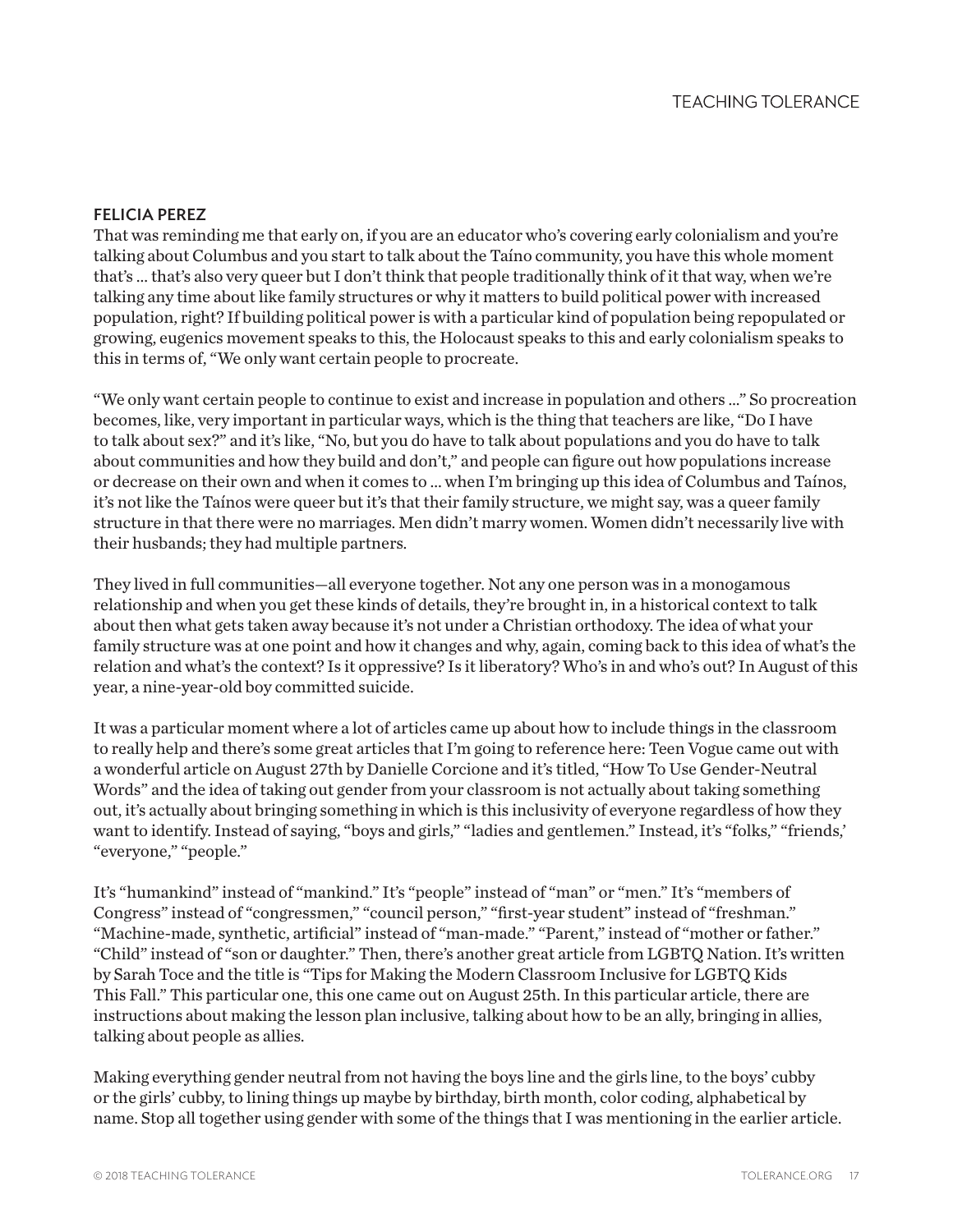Embracing teachable moments. In other words, if a student says, "That's gay" or "You're acting like a girl," to really stop that in that moment and to use it to talk about what that really means and what are the needs of the classroom. To announce from the get-go that this classroom, this physical space, is a safe space. We're not going to make it unsafe for anybody in the classroom and that folks in the classroom get to say when it feels unsafe and that as a community, you with how to bring up issues that might feel uncomfortable.

We're super excited to have had this time to share our experiences in this conversation with educators out there that are either in a K–12 setting or a higher ed setting because everything that we mentioned about being gender neutral, being inclusive, having these questions is not the norm but we need to normalize this because what we have normalized is that there are always going to be folks excluded.

That you have to make sure and fight, that you see yourself and that there's still opportunities for folks to feel like they can do something. We wanted to really have a conversation today, where you heard at least one thing that resonated and heard another thing that you feel you could adapt or apply immediately in your teaching for the sake of your students. I learned a few years into teaching that teaching is learning twice. For us as educators, being able to teach some of this methodology or some of this information is us learning it twice, and so we also want to create opportunities where our students get to be teachers of information, whether it's to their siblings or their peers or their family members or to another student, is also an additional important way to also learn something and to really start to cement it.

We talked a lot about what brought us into educating and a lot of it had to deal with our parents and the kinds of classroom experiences and school experiences that we had, and I think that that is a testament to what we're asking people to do both at home and in the classroom: to create a learning environment where you can be anything you want to be with or without the stories of the struggles of how hard it was to get to the possibility of the now.

Emily Hobson: Bringing queer history into all kinds of teaching and especially K-12 teaching, it's not a question of covering everything, right? It's not a question of exhaustive content. Queer history is a content but it is also a kind of approach to figuring out how to raise questions, how to crack open the historical narrative so that things that were not immediately apparent but were going on under the surface can be uncovered or at least considered, as well as things that were going on then, that then later became suppressed can be kind of recovered. It is a way to alter the shape of your classroom a little bit so that more people can come in.

It is also a way to really energize one's teaching, I would hope. That it really is as much an approach and in being an approach, I hope that kind of frees us to not be too freaked out by the kind of fear that "Oh my God, I'm not going to cover everything and what if I make a mistake and I leave this one person out or this one event out or I get a particular name wrong?" It's not so much about that. It's more about broadly, what are people left with.

## FELICIA PEREZ

Thanks, Emily.